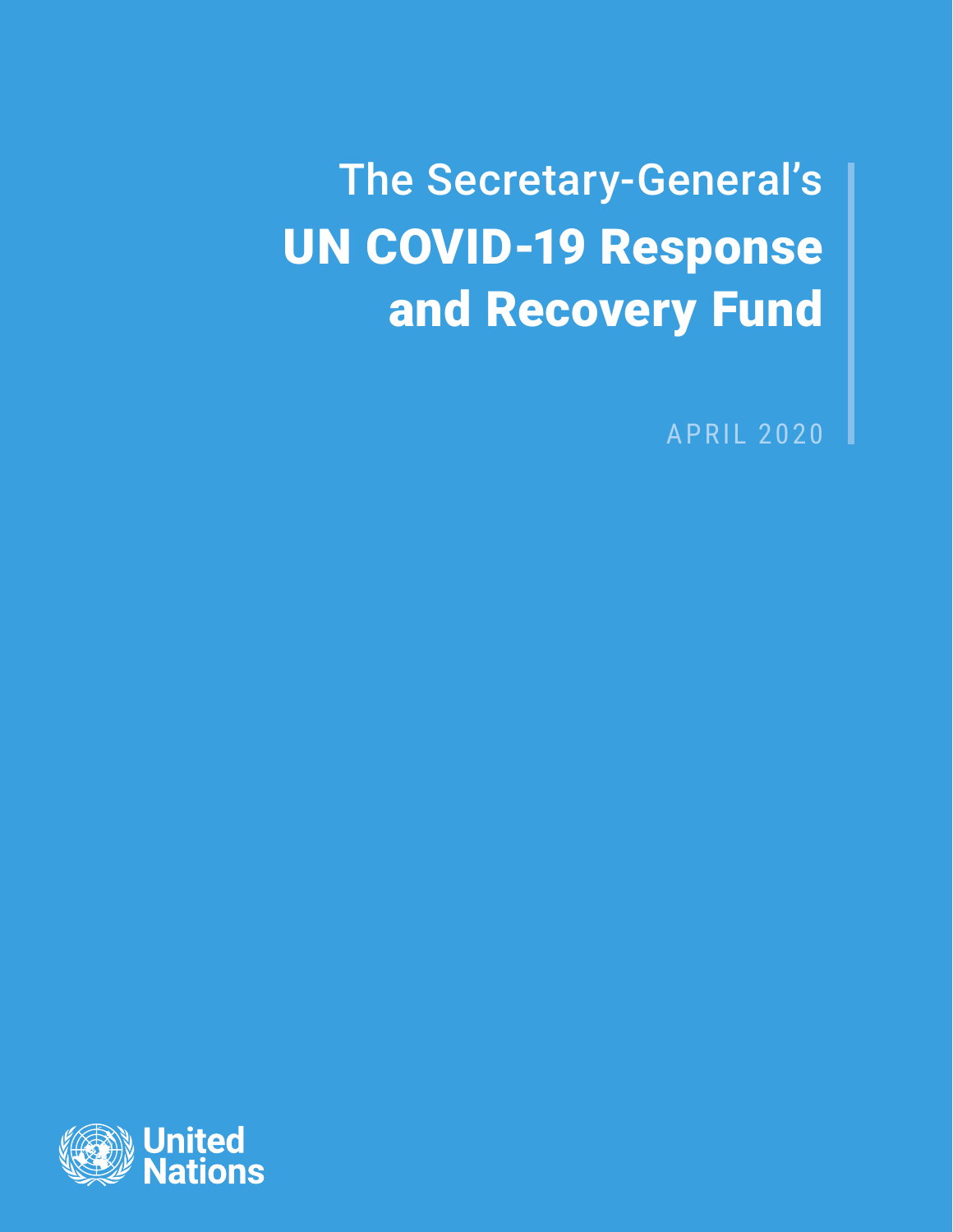The United Nations COVID-19 Response and Recovery Fund is a UN inter-agency fund mechanism established by the UN Secretary-General to help support low- and middleincome programme countries to respond to the pandemic and its impacts, including an unprecedented socio-economic shock. The Fund's assistance targets those most vulnerable to economic hardship and social disruption.

The Fund contributes to financing the three objectives of the UN Secretary General's Call for Solidarity, a plea for global action to stop the COVID-19 pandemic and the suffering it has caused: (1) Tackle the health emergency; (2) Focus on the social impact, and the economic response and recovery; and (3) Help countries recover better. In particular, the Fund supports countries to implement the UN frameworks for the immediate socio-economic response to COVID-19 which focus on shared responsibility, global solidarity and urgent action for people in need**.**

The financial requirements of the Fund are projected at US\$2 billion, with US\$1 billion needed in the first nine months of operation, noting that these requirements will be reviewed with the evolution of needs as a result of the pandemic.

The Fund complements the World Health Organization (WHO)'s Strategic Preparedness and Response Plan and the UN Office for the Coordination of Humanitarian Affairs (OCHA)'s Consolidated Global Humanitarian Appeal for COVID-19.

# **FINANCIAL REQUIREMENTS: US\$2 BILLION WITH US\$1 BILLION IN THE FIRST NINE MONTHS**

## **WINDOW 1: Enable Governments and Communities to suppress the transmission of the virus**

- Support countries to fully implement their National Plans for Combating COVID-19, helping them to close critical gaps, for example, pertaining to limiting transmission, the acquisition of essential equipment and supplies, scaling up country preparedness and response operations, and the payment of salaries and incentives to their healthcare and social workforce; and
- Assist non-health ministries and government agencies (such as the ministries of education, agriculture, women's empowerment, transport, interior, labour, social welfare, and public services), along with local governments, to maintain situation rooms and to provide critical services interrupted by COVID-19.

## **WINDOW 2: Mitigate the Socioeconomic Impact and safeguard people and their livelihoods**

- Enhance social protection mechanisms through immediate impact measures; scale-up cash transfers, insurance, food security, asset creation, and safety nets; and relieve the disproportionate burden of COVID-19 on women and children;
- Meet children's food and educational needs through school meal programmes and access to learning;
- Promote digital innovations that boost employment, support livelihoods, and improve the provision of social services in line with COVID-19 response measures.

#### **WINDOW 3: Recover Better**

- Strengthen and test national preparedness measures, inclusive of: integrated disease surveillance and response and community-based surveillance; maintenance of key services and a health-care workforce during crises; laboratory capacity; public procurement protocols and logistics; clear and targeted communications; cross-border collaboration; and national plans that include dedicated budget lines for funding preparedness;
- Invest in effective and innovative delivery of public services to achieve sustainable and inclusive economies that leave no-one behind and safeguard country SDG programmes from COVID-19-related setbacks.

**2**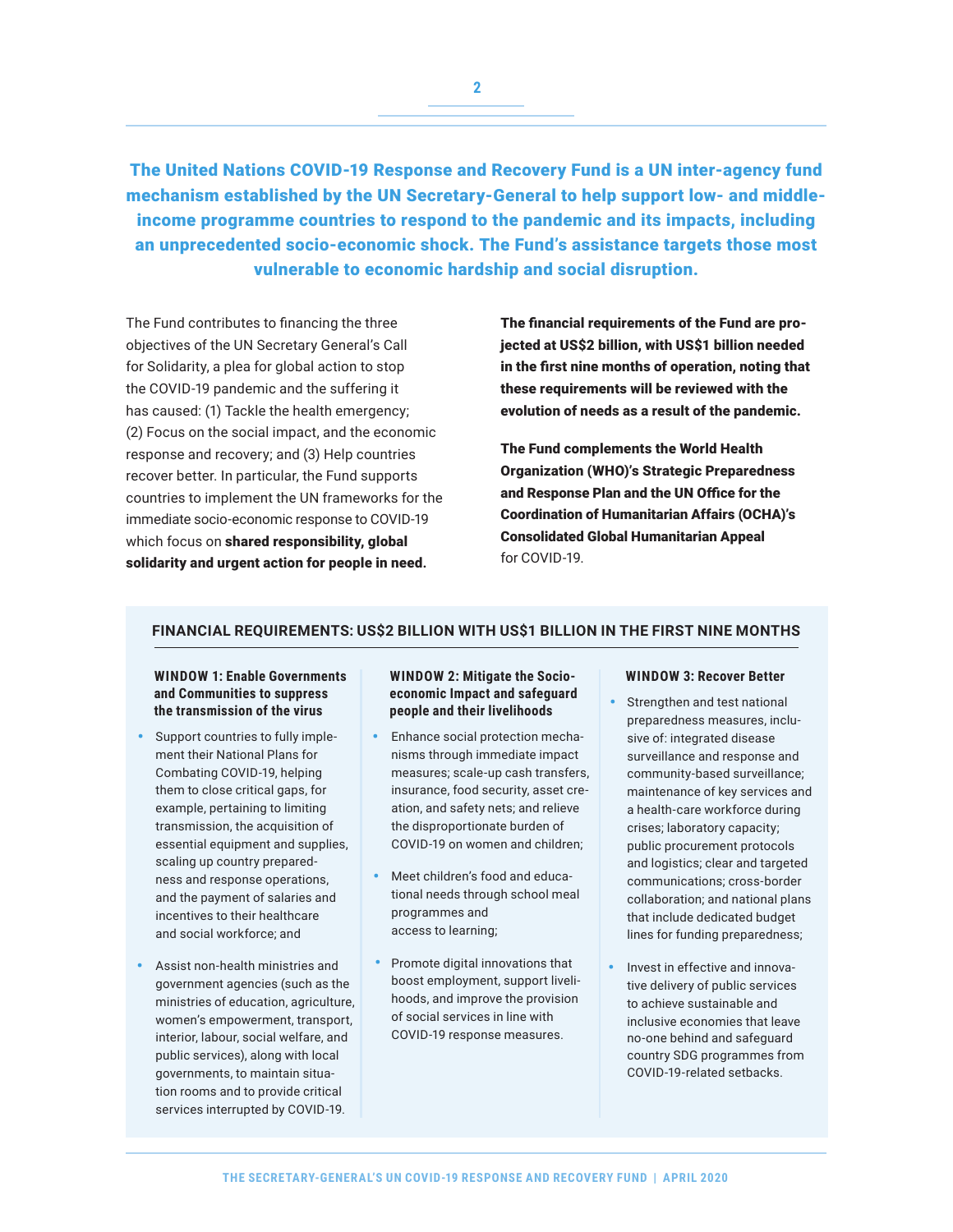

The Fund's coverage extends to all low- and middle- income programme countries and, in particular, those populations not included in the Global Humanitarian Appeal, helping to safeguard their progress towards the Sustainable Development Goals.

It serves as an instrument UN Country Teams can leverage to support national governments and communities in meeting priorities and defining programming responses that assure their recovery and reach the poor and the vulnerable.

The UN COVID-19 MPTF builds on the lessons learned from the Ebola Response MPTF (2014-2018) and the Central Fund for Influenza Action (2008-2012). These Funds have demonstrated that a coordinated funding mechanism can strengthen the response to and recovery from infectious disease outbreaks.

The Fund aligns with the UN Development System Reform Agenda, offering a cohesive UN System response to national governments through a common financing mechanism, led by UN Resident Coordinators. It leverages the critical expertise and delivery capacities of UN entities, harnesses the resources of the public and private sectors, and offers whole-of-government

and whole-of-society approaches to help close gaps in National Plans for Combating COVID-19 and the global and regional responses. The Fund offers fast and flexible finance to meet shifting demands of a rapidly evolving global crisis.

The Fund operates under the overall leadership of the UN Secretary-General through his Designate for the COVID-19 MPTF, who serves as the Chair of the Advisory Committee. Working under the direct guidance of the Deputy Secretary-General/UNSDG Chair, the Designate of the Secretary-General for the COVID-19 MPTF provides oversight and strategic direction, leading the mobilization of resources, approving programmes for funding, and overseeing progress against expected results.

The **Advisory Committee** supports the Designate of the Secretary-General in the timely allocation and disbursement of donor resources and provide advice in the management of the Fund. It includes UN Agencies, Funds and Programmes that cover key sustainable development areas related to the COVID-19 response (UNDP, UNICEF, UNCTAD, UNFPA, WFP and ILO), up to five representatives of contributing partners, representatives of selected affected countries, and the five ex-officio members WHO, OCHA, UN Development Coordination Office (DCO), UNWOMEN and the MPTF Office.